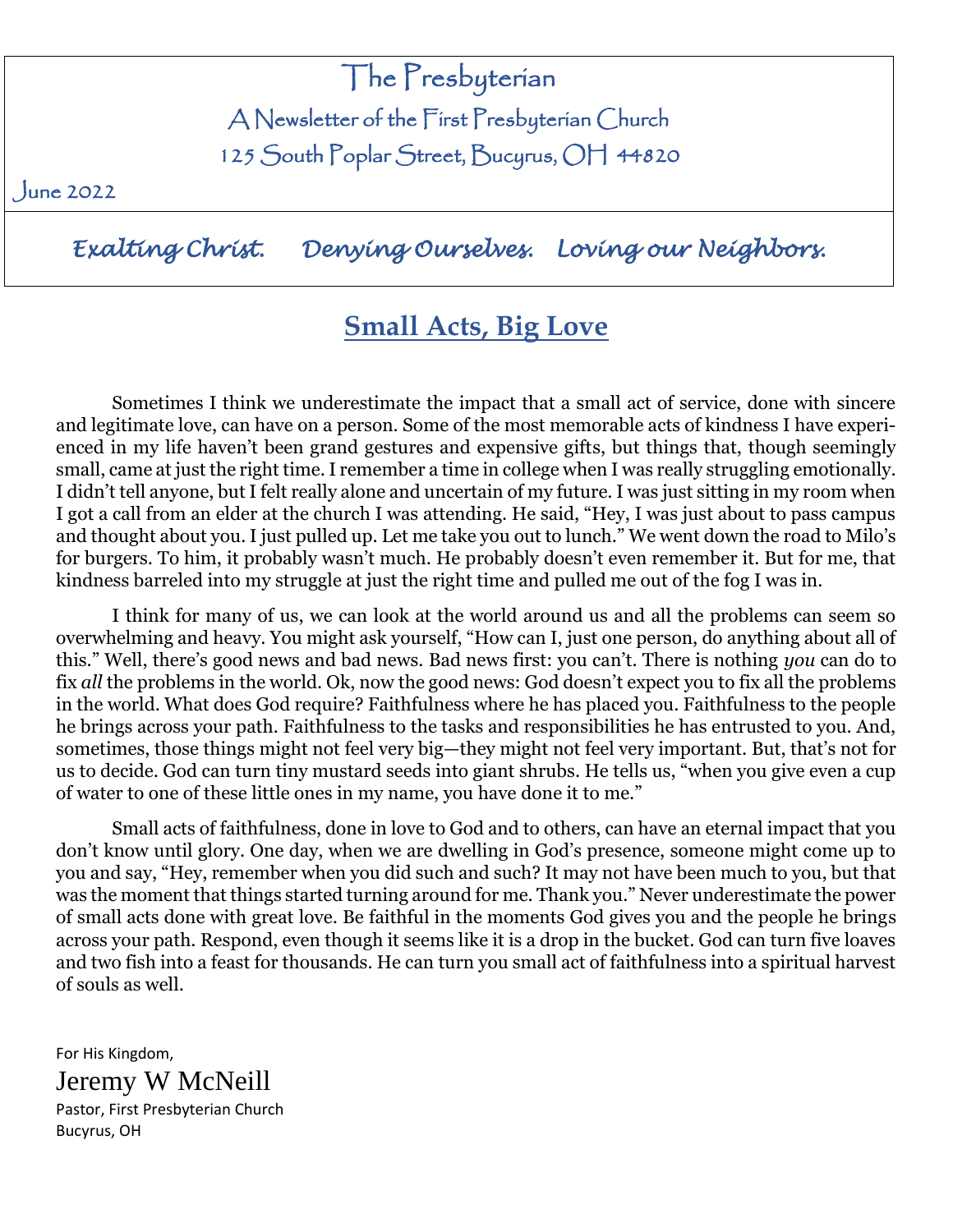# **Group and Committee Dates Please check with the Committee Chairperson for information.**

## **Deacon's Meeting**

The Deacons will meet on **Wednesday, June 8, @ 5:00** in Fellowship Hall for kitchen clean up.

### **Finance Committee**

The Finance Committee will meet on **Monday, May 16, at 4:45 PM**

### **Session Meeting**

The Session meeting will be on **Thursday, May 19, @ 5:00 PM** in Fellowship Hall.

## **Discipleship Group**

The Ladies' Discipleship group will not meet **in June**.

## **Table Toppers**

The Table Toppers meet Wednesday afternoons at 2:30 until 5:00. All ages are welcome to join in for an afternoon of board games and card games. Bring your snacks and beverage.

## **Presbyterian Men**

The Presbyterian Men's group meets each **Friday @ 7:00 AM, at the Pelican.** All men of FPC are invited to attend.

## **Gamma Delta**

Gamma Delta will be ordering chicken dinners from the **Kiwanis Chicken BBQ** for Wednesday, **June 15**. Please contact Gennie Rios, 419-562-6034, so she will know how many to order. Further instructions to follow.



The June Congregational meeting will be held on **June 26**. This will be a very brief meeting and will be held just before worship service. Everyone is invited to attend.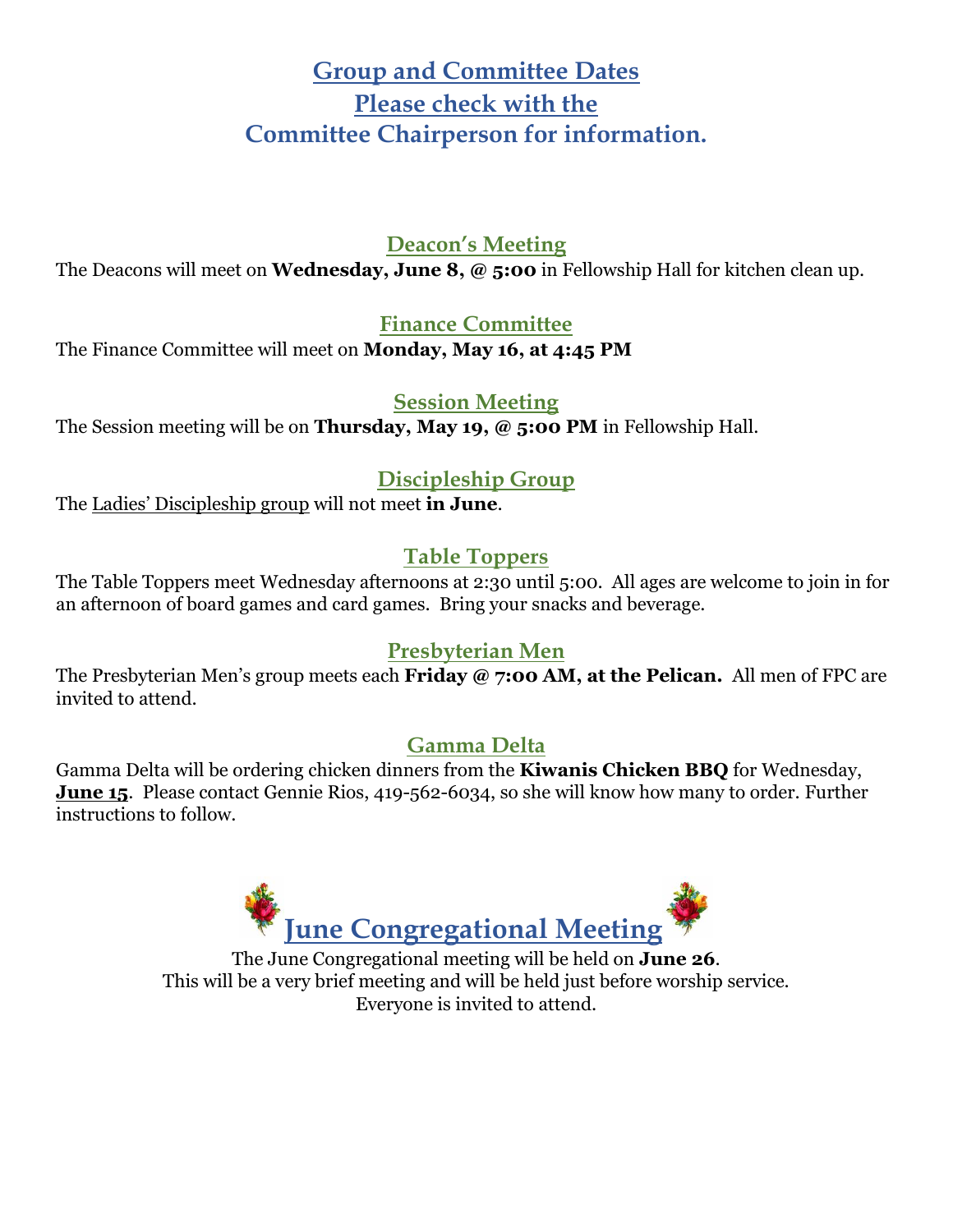

#### **Happy Birthday**

- 4 Christian Linn
- 5 Deb Hablitzel
- 10 Mark Dishon
- 17 Kathy Bardon
- 20 Judy Eichhorn
- 30 Jan Fulton

#### **Anniversaries**

- 5 Tom and Marcia Heminger
- 7 Kevin and Janet Kohls
- 21 Pastor Jeremy and Mary McNeill
- 22 Gabriel & Ashleigh Helbert

#### **Flowers**

05 – Lori Rager  $12 19 -$ 26 – Tasha Nickler

#### **Liturgist**

– Dave Hablitzel – Tom Britton – Courtney Posey – Tami Robinson

#### **Greeters**

– Lori Rager & Courtney Posey – Lori Rager & Jeri Hargie – Dave Hablitzel & Gary Irwin **26 -**

**Deacon of the Month:** Jan Fulton **Elder of the Month:** Al Fulton





**Special Prayers** Dan Price, Debbie Hablitzel

**Shut-Ins:** Mary Lou Hastings, Sue Headley, Grace Kearns, Marcia Dobbins

#### **Cancer**

Avery, relative of Judy Eichhorn Crosby Hieber Chuck Miller, friend of Alan Bacon Linda Hess, friend of Kelli Patterson Jay Owen, Barb Price's Son Jennifer Barnes, friend of Connie Watts Annette Cheney, a friend of Kathy Bardon Ellen Andrews, Kathy Bardon's cousin Bruce Price, Dan's brother Ruthie Robinson, friend of Gennie Rios

#### **Members, Family and Friends of Members:**

Bonnie, Sue Irwin's sister Danny Nickler Baby Gideon, baby of Barb Price's co-worker Jacqueline (Dishon) & Stephen Sutherland's baby they are expecting Ricky Crary Jorri Barnes & the family of Jake, Sue Irwin's greatniece Mary Dunham, Kathy Byrne's friend Chet Johnston Marv Hauenstein Anya Schell Gary Hess, Friend of Kelli Patterson Bill Irwin, Gary Irwin's brother Sylvia Lane, Kelli Patterson's grandmother Donna Watts Jo Anne Johns Sandy Will, Carrie Diebler's mother Connie Watts is asking for prayers for her son's wife's family, her step-mom and sister have cancer and prayers for all the caregivers giving their support.

#### **Military:**

John T. Ballinger III, Cody Gibson, Keagan Rios, Levi Diebler, Zach Wilson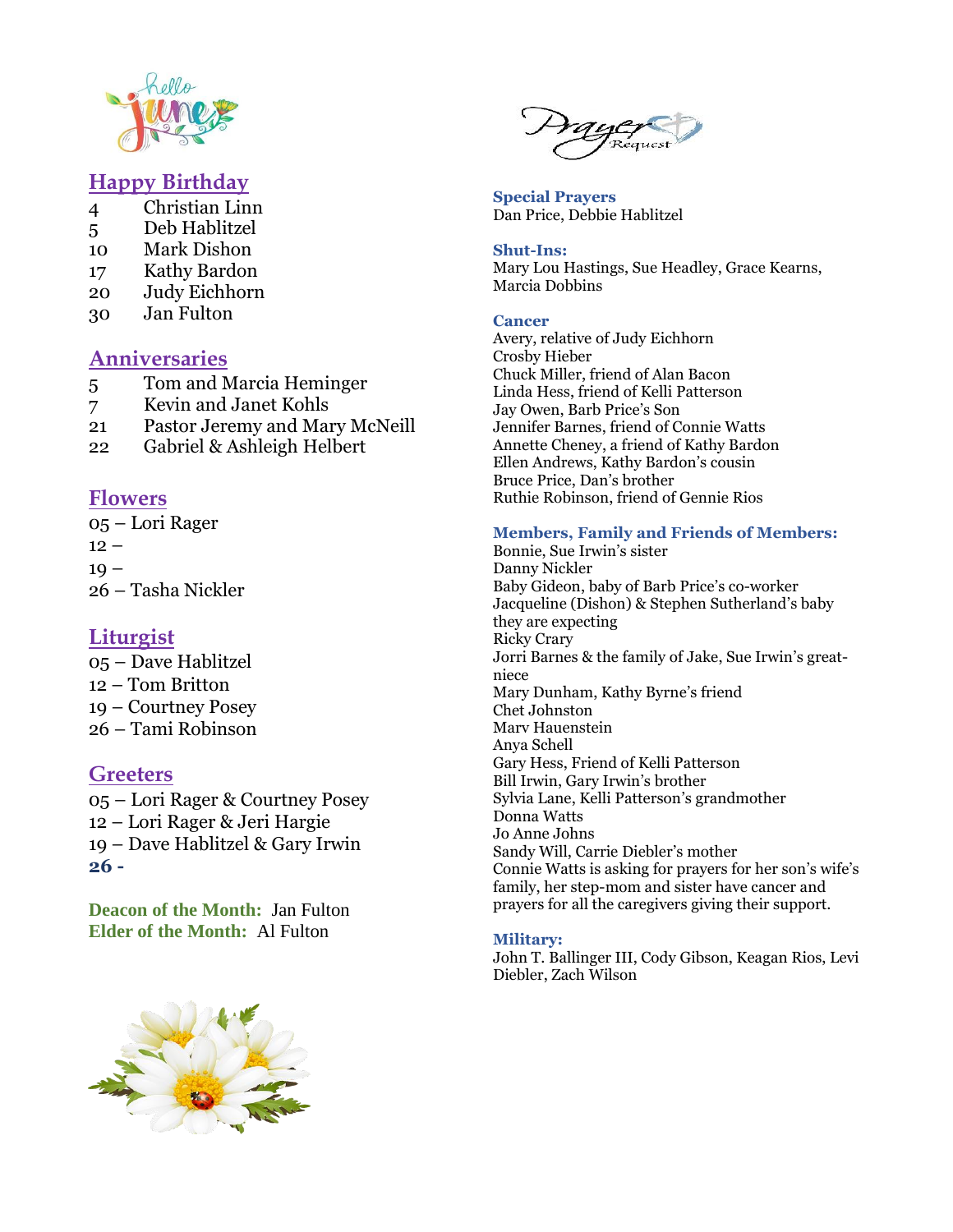# **First Presbyterian News**





Victoria Samuel Courtney

A big thank you to the Deacons for the fun reception on Sunday, May 15<sup>th</sup>. CON-GRATULATIONS to **Victoria Hoerig Lohr** on her graduation from THE Ohio State University on May 6th with a Bachelor of Science degree in Dental Hygiene and to **Courtney Posey** and **Sam Rager** who received FPC college scholarships for the 2022/2023 academic year.

#### **Presbyterian Dolls**

Years ago…and I mean YEARS AGO…the congregation was asked to LOAN us their **Presbyterian dolls** for the Heritage Room display. YOU NEVER GOT THEM BACK!!!! I have them all stored in the new Heritage Room on the Fellowship Hall level in a display nook. I'm happy to keep them on display, behind locked glass doors. However, if you would like your dolls back to pass on to your future generations, please let me know. I would be happy to return them to you.

#### **Pledges and Offerings**

We are approaching the six-month date for the accounting of your tithes and offerings. If you would like me to send you a **giving statement**, please let me know.

*Jan Fulton*, 419/561-0263

# **June Sermons**

Before we start a new Sermon series we will be doing a few sermons that have been suggested.

May 29 – Mentoring

- June 5 Prayer
- June 12 Discipleship
- June 19 Evangelism

# **Ladies Discipleship Schedule**

Ladies Discipleship will not meet in June. A new schedule will be announced at a later date.

## **Helping in Time of Need**

Occasionally there are people in need that come to the church to ask for help. During the week, Pastor Jeremy will speaks privately to them and decides how the church can help.

At the last Session meeting the elders discussed what to do when someone comes during worship service. The Elders decided it would be appropriate to:

- Welcome the person to the church
- Ask if they would like to join the service or have a seat in the lounge area, offer coffee or water.
- Please go find the Deacon or Elder of the month (see bulletin). They will make them comfortable and ask them to wait for the service to end, at that time Pastor Jeremy will speak to them privately.
- The church does not offer money or gift cards, please do not give money or gift cards to anyone.

If you have any other questions please talk to Pastor Jeremy or an Elder.